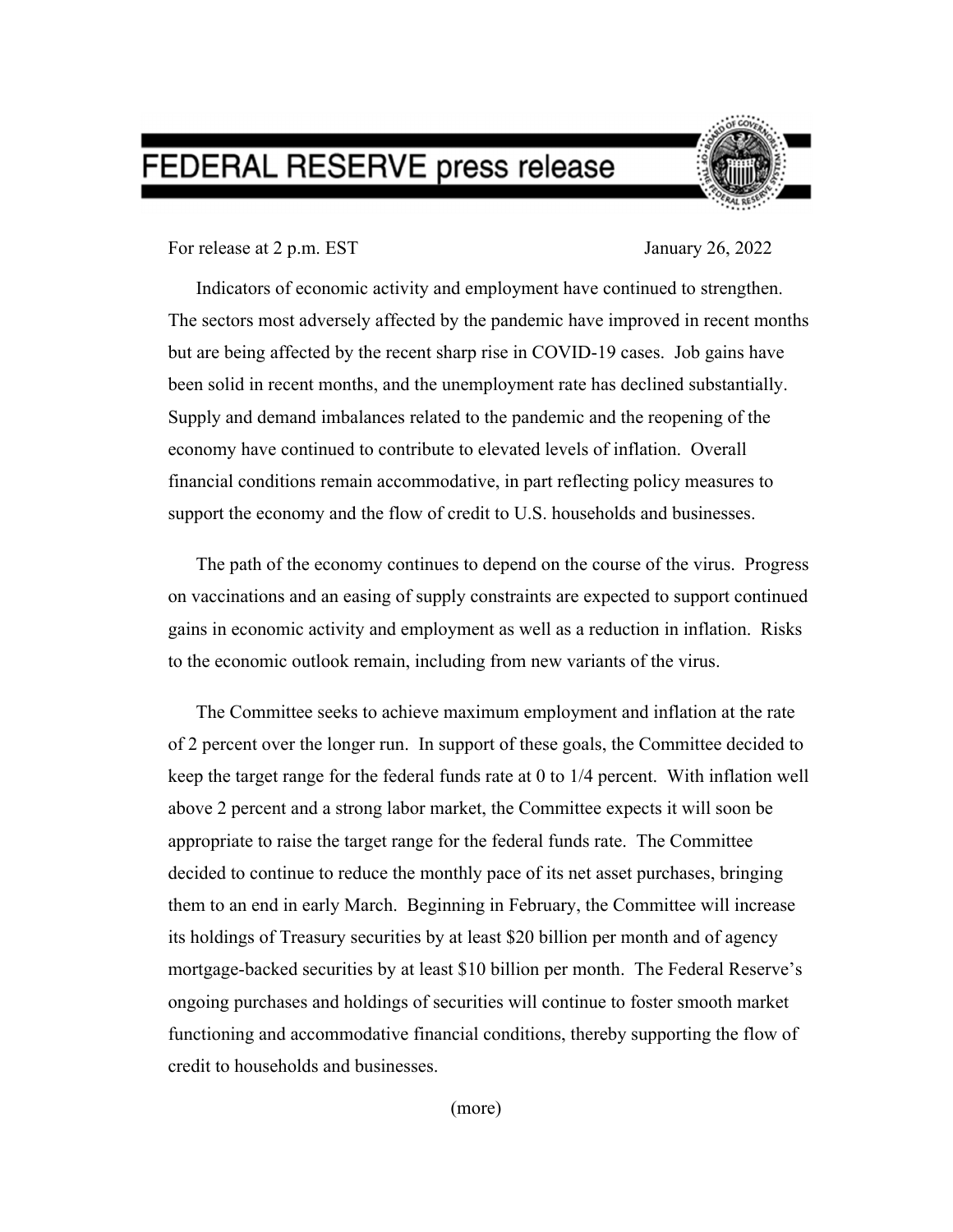-2-

In assessing the appropriate stance of monetary policy, the Committee will continue to monitor the implications of incoming information for the economic outlook. The Committee would be prepared to adjust the stance of monetary policy as appropriate if risks emerge that could impede the attainment of the Committee's goals. The Committee's assessments will take into account a wide range of information, including readings on public health, labor market conditions, inflation pressures and inflation expectations, and financial and international developments.

 Voting for the monetary policy action were Jerome H. Powell, Chair; John C. Williams, Vice Chair; Michelle W. Bowman; Lael Brainard; James Bullard; Esther L. George; Patrick Harker; Loretta J. Mester; and Christopher J. Waller. Patrick Harker voted as an alternate member at this meeting.

-0-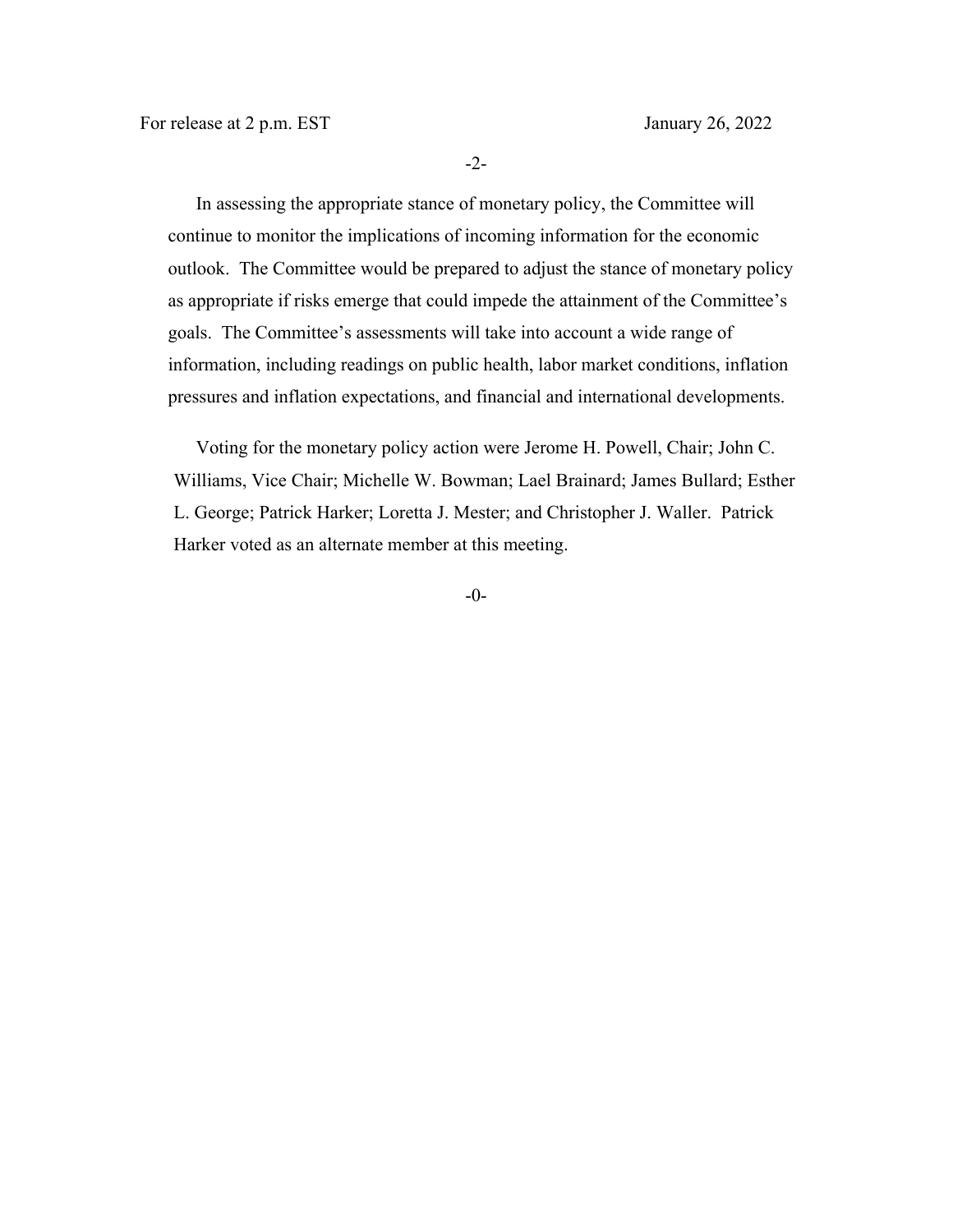## **Decisions Regarding Monetary Policy Implementation**

The Federal Reserve has made the following decisions to implement the monetary policy stance announced by the Federal Open Market Committee in its [statement](https://www.federalreserve.gov/newsevents/pressreleases/monetary20220126a.htm) on January 26, 2022:

- The Board of Governors of the Federal Reserve System voted unanimously to maintain the interest rate paid on reserve balances at 0.15 percent, effective January 27, 2022.
- As part of its policy decision, the Federal Open Market Committee voted to authorize and direct the Open Market Desk at the Federal Reserve Bank of New York, until instructed otherwise, to execute transactions in the System Open Market Account in accordance with the following domestic policy directive:

"Effective January 27, 2022, the Federal Open Market Committee directs the Desk to:

- o Undertake open market operations as necessary to maintain the federal funds rate in a target range of 0 to 1/4 percent.
- o Complete the increase in System Open Market Account (SOMA) holdings of Treasury securities by \$40 billion and of agency mortgage-backed securities (MBS) by \$20 billion, as indicated in the monthly purchase plans released in mid-January.
- o Increase the SOMA holdings of Treasury securities by \$20 billion and of agency MBS by \$10 billion, during the monthly purchase period beginning in mid-February.
- o Increase holdings of Treasury securities and agency MBS by additional amounts as needed to sustain smooth functioning of markets for these securities.
- o Conduct overnight repurchase agreement operations with a minimum bid rate of 0.25 percent and with an aggregate operation limit of \$500 billion; the aggregate operation limit can be temporarily increased at the discretion of the Chair.
- o Conduct overnight reverse repurchase agreement operations at an offering rate of 0.05 percent and with a per-counterparty limit of \$160 billion per day; the per-counterparty limit can be temporarily increased at the discretion of the Chair.
- o Roll over at auction all principal payments from the Federal Reserve's holdings of Treasury securities and reinvest all principal payments from the Federal Reserve's holdings of agency debt and agency MBS in agency MBS.
- o Allow modest deviations from stated amounts for purchases and reinvestments, if needed for operational reasons.

(more)